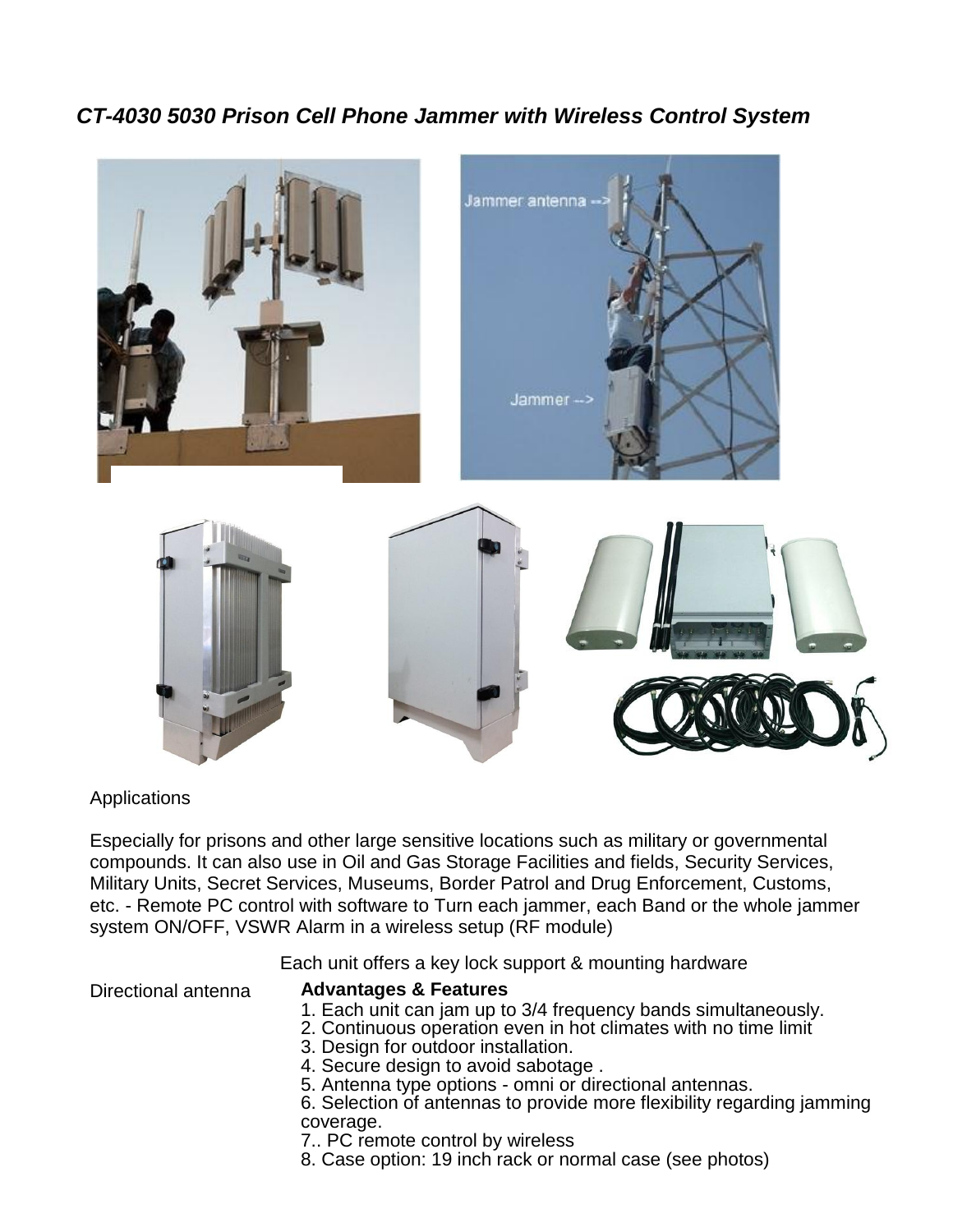# **Specifications**:**CT-4030 5030: 4 Bands 50/100W each Band**

| <b>Model</b>                                                                                                                          | CT-4030                                                  | CT-5030             |
|---------------------------------------------------------------------------------------------------------------------------------------|----------------------------------------------------------|---------------------|
| <b>CDMA-800</b>                                                                                                                       | 850-894Mhz:60W                                           | 850-894Mhz:100W     |
| GSM-900                                                                                                                               | 935-960MHz: 60W                                          | 935-960MHz: 100W    |
| <b>DCS-1800</b><br>PHS-1900 / GSM<br>1900                                                                                             | 1805-1990MHz:50W                                         | 1805-1990MHz:100W   |
| 3G                                                                                                                                    | 2110-2170 MHz: 50W                                       | 2110-2170 MHz: 100W |
| <b>Total RF Output</b>                                                                                                                | <b>220W</b>                                              | 400W                |
| Option: 450-470MHz 50W, WiFi 2400-2500MHz:30W, GPS L1 1575MHz:30W, 4G LTE<br>2620-2690MHz:30W, VHF 130-180MHz:50W, UHF 420-480MHz:50W |                                                          |                     |
| Power Supply                                                                                                                          | AC220V/110V DC27-28V                                     |                     |
| Power consumption                                                                                                                     | 100/200Watts                                             |                     |
| Jamming Range                                                                                                                         | 200-600M based on back ground signal strength <= - 75dBm |                     |
| Operation                                                                                                                             | 24 hrs / 7 days a week                                   |                     |
| Dimension                                                                                                                             | 72 x 45 x 32 cm                                          |                     |
| Weight                                                                                                                                | 42 Kg.                                                   |                     |
| RF Range                                                                                                                              | (Adjustable) 50- 400 meters                              |                     |
| <b>Product Installation</b><br>Standard                                                                                               | UL (E190582) CSA (LR 112971 Level 3)                     |                     |



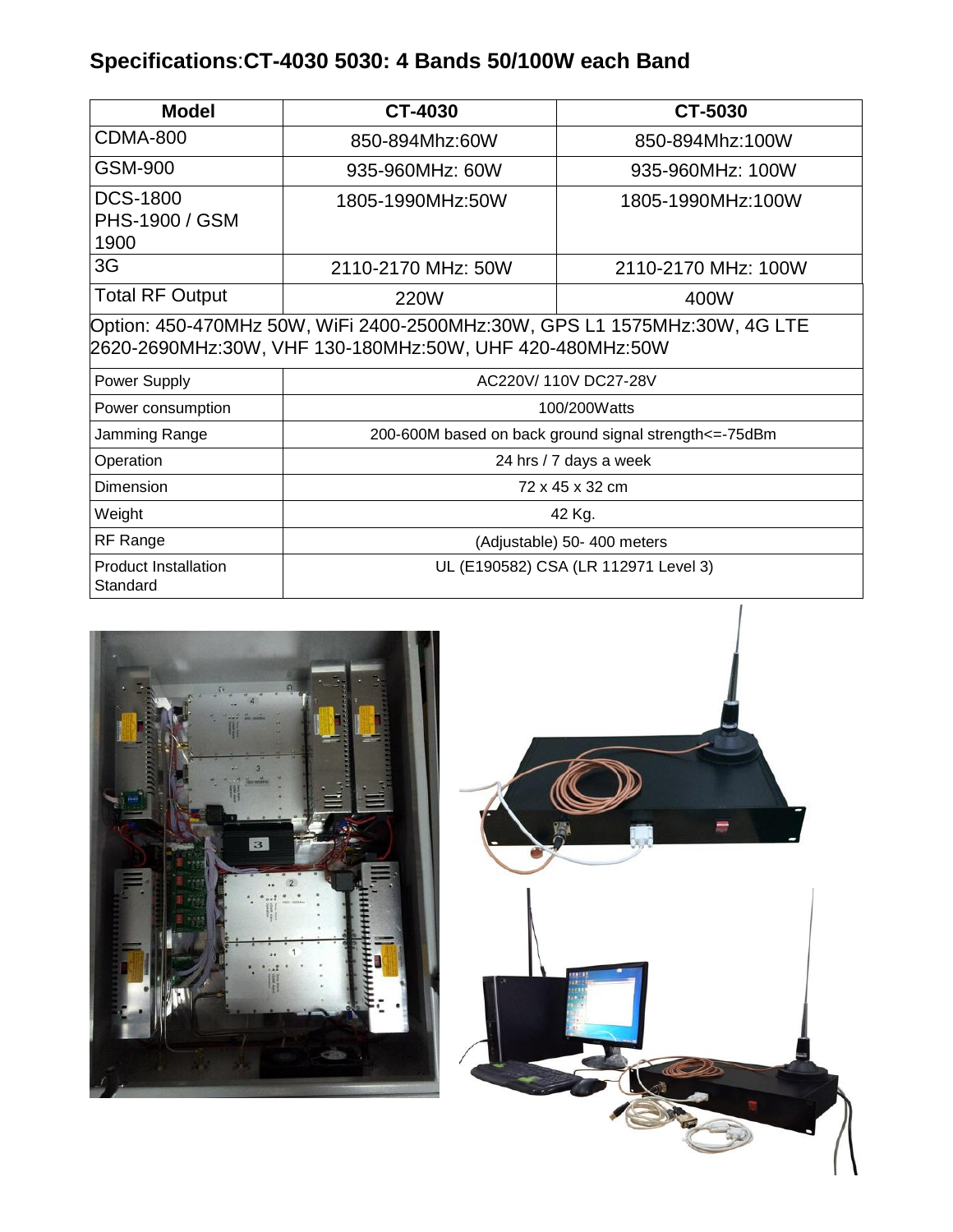## **Wireless Control System: Jail Jammer System Software**

1) Each unit have a control I/O Board (RF module) with hard relays (for alarm trigger) via wireless output for 2-8 data transmission to control of all functions of each unit.- to be controlled via software program on remote PC workstation by wireless

2) Each Unit be able to send Alert to the remote control PC workstation by wireless, if any of the RF frequency bands fails individually from each of the units (VSWR Alarm: Antennas Lost Connection, Module Failure)

3) All units have individual digital ID to identify them through the PC workstation.

4) The wireless data will travel to converter in main office and then convert to RS232 so it can then communicates with a PC workstation computer.

- 5) The software can Turn On/Off, each band, each jammer or the whole jammer system
- 6) Jammer Unit housing unit is waterproof and heat sink

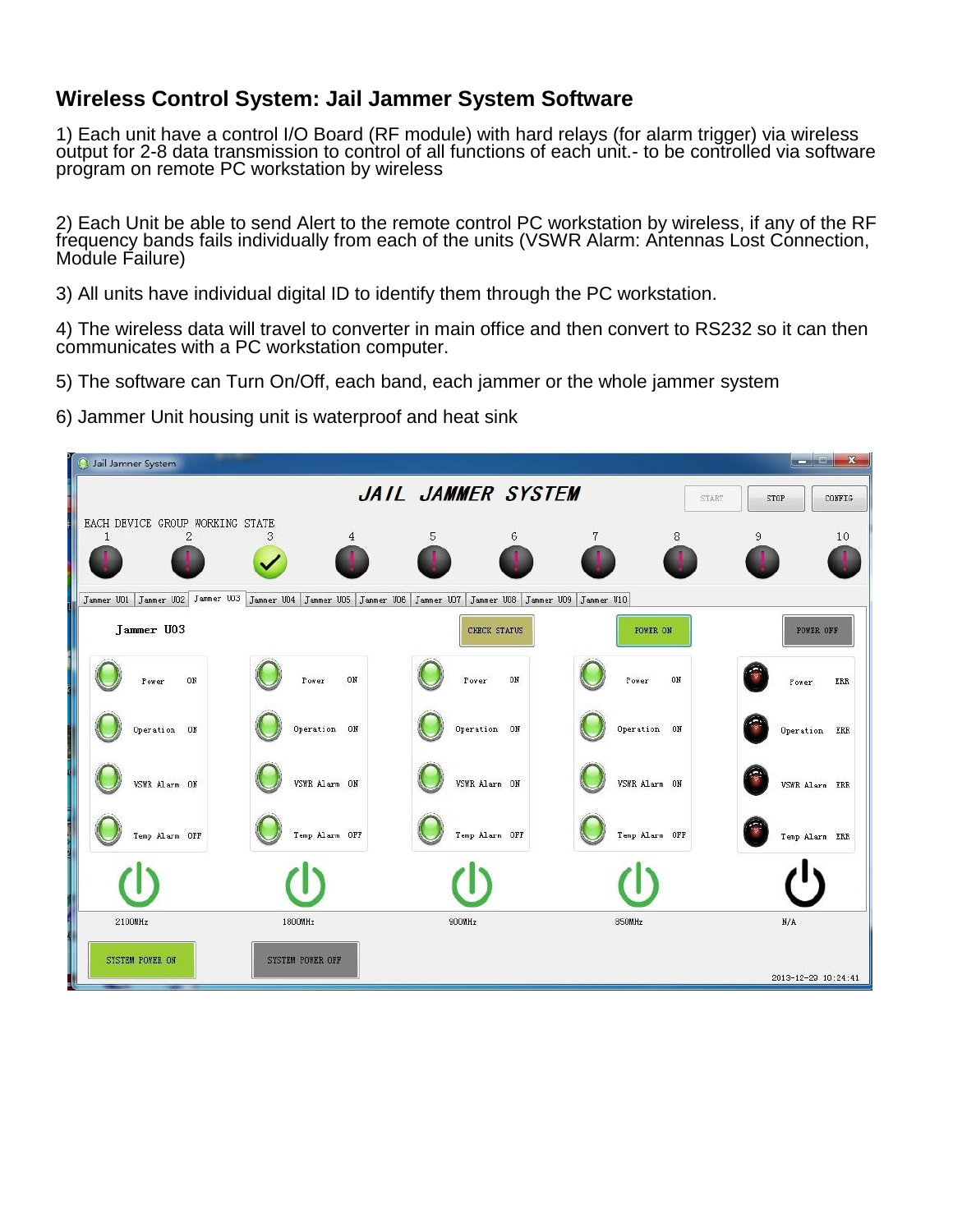## **Option:**

### UPS system

UPS + battery (Two 12V batteries, normal trunk battery and it can buy locally). When you use UPS system +One or Two 12V batteries, you can charge the battery and turn on the jammer at the same time. When the power is down, the UPS system can let the jammer system on 2-3 hours depends on the capacity of the battery (see all photos).